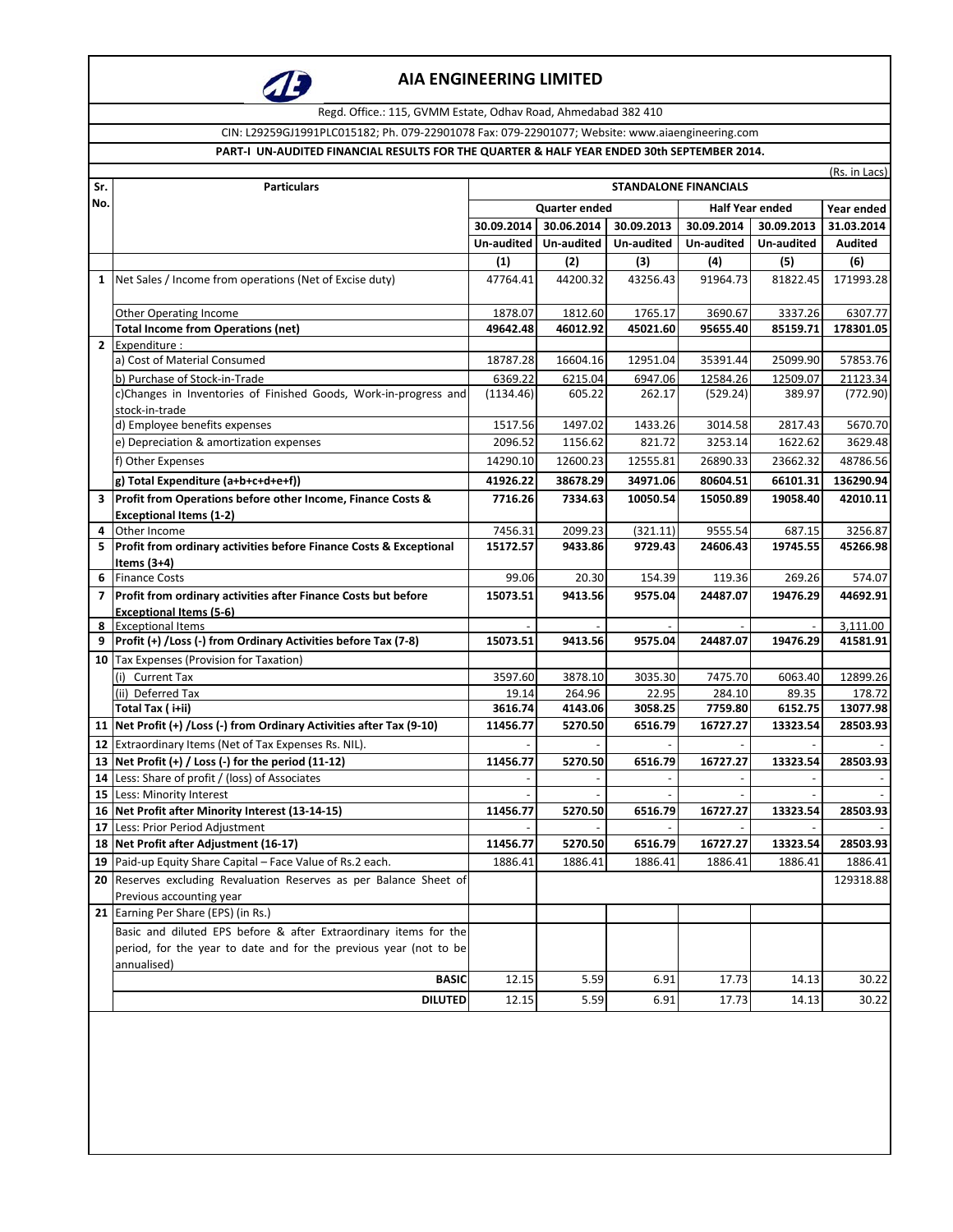

Regd. Office.: 115, GVMM Estate, Odhav Road, Ahmedabad 382 410

CIN: L29259GJ1991PLC015182; Ph. 079-22901078 Fax: 079-22901077; Website: www.aiaengineering.com

| PART II | UN-AUDITED FINANCIAL RESULTS FOR THE QUARTER & HALF YEAR ENDED 30th SEPTEMBER 2014. |
|---------|-------------------------------------------------------------------------------------|
|         |                                                                                     |

| Sr.          | <b>Particulars</b>                                                                             |            |                      |                          | <b>STANDALONE FINANCIALS</b> |                        |            |
|--------------|------------------------------------------------------------------------------------------------|------------|----------------------|--------------------------|------------------------------|------------------------|------------|
| No.          |                                                                                                |            | <b>Quarter ended</b> |                          |                              | <b>Half Year ended</b> | Year ended |
|              |                                                                                                | 30.09.2014 | 30.06.2014           | 30.09.2013               | 30.09.2014                   | 30.09.2013             | 31.03.2014 |
| А.           | <b>PARTICULARS OF SHAREHOLDING</b>                                                             |            |                      |                          |                              |                        |            |
| $\mathbf{1}$ | <b>Public Shareholding</b>                                                                     |            |                      |                          |                              |                        |            |
|              | No. of Equity Shares                                                                           | 36171450   | 36171450             | 36171250                 | 36171450                     | 36171250               | 36171250   |
|              | Percentage of Shareholding                                                                     | 38.35%     | 38.35%               | 38.35%                   | 38.35%                       | 38.35%                 | 38.35%     |
| $\mathbf{2}$ | Promoters & Promoter group Shareholding                                                        |            |                      |                          |                              |                        |            |
|              | (a)-Pledged/Encumbered - Number of Shares                                                      | <b>NIL</b> | <b>NIL</b>           | <b>NIL</b>               | <b>NIL</b>                   | <b>NIL</b>             | <b>NIL</b> |
|              | - Percentage of shares (as a % of the total shareholding of<br>promoter group)<br>promoter and |            | N.A.                 | N.A.                     | N.A.                         | N.A.                   | N.A.       |
|              | - Percentage of shares (as a % of the total share capital of the<br>Company).                  |            | N.A.                 | N.A.                     | N.A.                         | N.A.                   | N.A.       |
|              | (b) Non-encumbered                                                                             |            |                      |                          |                              |                        |            |
|              | - Number of Shares                                                                             | 58148920   | 58148920             | 58149120                 | 58148920                     | 58149120               | 58149120   |
|              | - Percentage of shares (as a % of the total shareholding of<br>promoter and<br>promoter group) | 100%       | 100%                 | 100%                     | 100%                         | 100%                   | 100%       |
|              | - Percentage of shares (as a % of the total share capital of the<br>Company).                  |            | 61.65%<br>61.65%     | 61.65%                   | 61.65%                       | 61.65%                 | 61.65%     |
|              | <b>Particulars</b>                                                                             |            |                      | Quarter ended 30.09.2014 |                              |                        |            |
| B            | <b>INVESTOR COMPLAINTS</b>                                                                     |            |                      |                          |                              |                        |            |
|              | Pending at the beginning of the year                                                           |            |                      | <b>NIL</b>               |                              |                        |            |
|              | Received during the quarter                                                                    |            |                      | <b>NIL</b>               |                              |                        |            |
|              | Disposed of during the quarter                                                                 |            | <b>NIL</b>           |                          |                              |                        |            |
|              | Remaining unresolved at the end of the quarter                                                 |            | <b>NIL</b>           |                          |                              |                        |            |
|              |                                                                                                |            |                      |                          |                              |                        |            |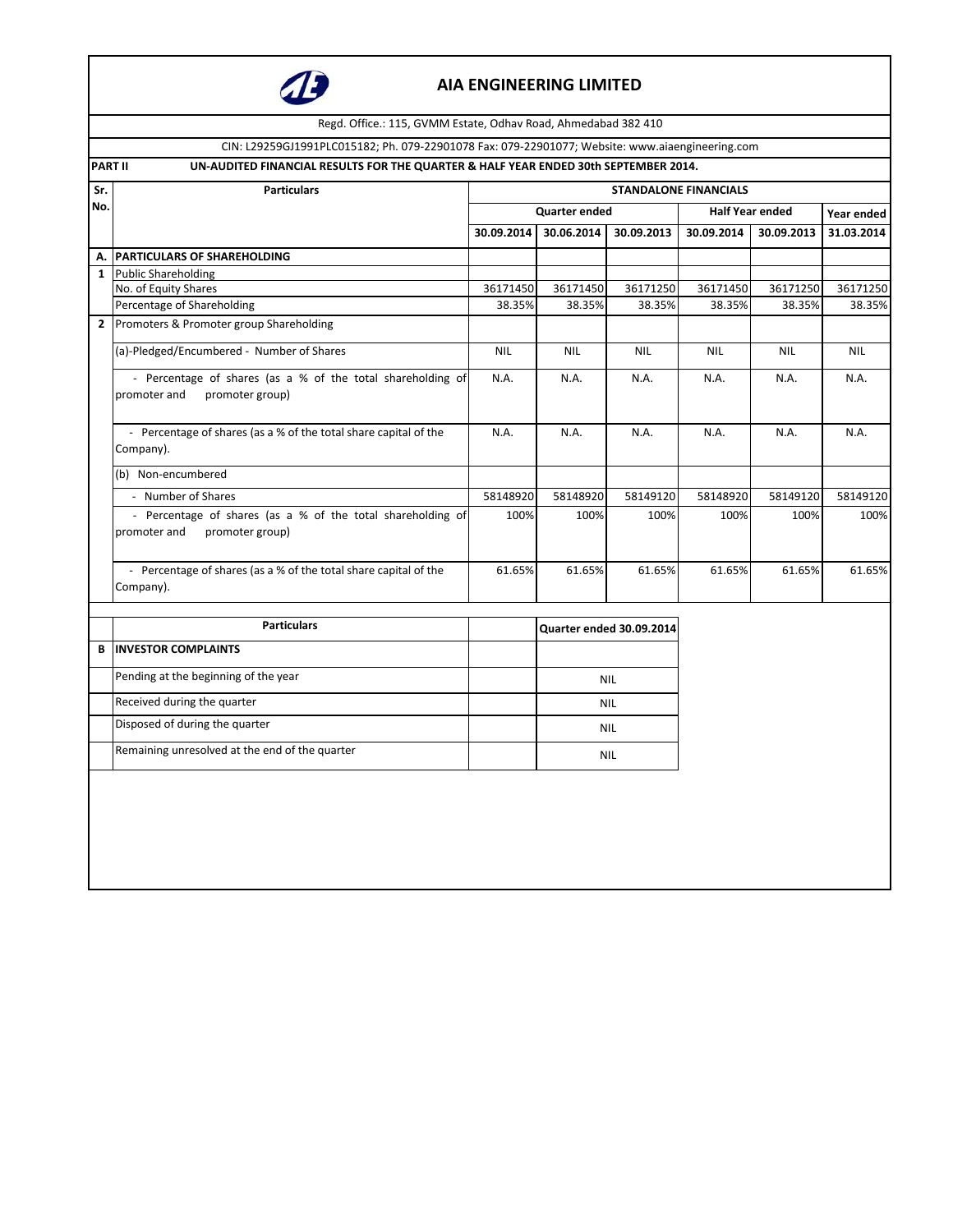### **Note: - (Standalone)**

- 1. The above Un-audited Financial Results for the Quarter and Half Year ended 30<sup>th</sup> September 2014 have been reviewed by the Audit Committee and were taken on record by the Board of Directors in their respective meetings held on  $7<sup>th</sup>$  November 2014.
- 2. The Un-audited Financial Results for the Quarter and Half Year ended 30<sup>th</sup> September 2014 have been Limited Reviewed by the Statutory Auditors of the Company.
- 3. The Company has only one primary segment i.e. manufacturing of High Chrome Mill Internals.
- 4. The consolidated Financial Results comprises of the results of the parent company i.e. AIA Engineering Ltd. and its subsidiaries viz. Welcast Steels Ltd., Bangalore, Vega Industries (Middle East) F.Z.E.,UAE, Vega Industries Ltd., U.K., Vega Industries Ltd., U.S.A., Vega Steel Industries (RSA) (Proprietary) Ltd., South Africa and Wuxi Weigejia Trade Co. Ltd., China.

|                                              |                     | (Rs. in Lacs)       |  |
|----------------------------------------------|---------------------|---------------------|--|
|                                              | <b>STANDALONE</b>   |                     |  |
| Particulars                                  | As at<br>30.09.2014 | As at<br>31.03.2014 |  |
|                                              | <b>Un-Audited</b>   | <b>Audited</b>      |  |
| <b>EQUITY AND LIABILITIES</b><br>A           |                     |                     |  |
| <b>1 SHAREHOLDERS FUND:</b>                  |                     |                     |  |
| (a) Capital                                  | 1,886.41            | 1,886.41            |  |
| (b) Reserves and Surplus                     | 146,046.80          | 129,318.88          |  |
| Sub-total - Shareholders' funds              | 147,933.21          | 131,205.29          |  |
| 2. Share application money pending allotment |                     |                     |  |
| 3. Minority Interest                         |                     |                     |  |
| <b>4 Non-Current Liabilities:</b>            |                     |                     |  |
| (a) Long-term Borrowings                     | 7473.44             | 8,671.76            |  |
| (b) Deferred Tax Liabilities (net)           | 2345.57             | 2,143.71            |  |
| (c) Other long-term liabilities              |                     |                     |  |
| (d) Long-term Provisions                     | 380.00              | 375.08              |  |
| Sub-total - Non-Current Liabilities          | 101,991.01          | 11,190.55           |  |
| <b>5</b> Current Liabilities:                |                     |                     |  |
| (a) Short-term Borrowings                    |                     |                     |  |
| (b) Trade Payables                           | 7,410.48            | 11,968.38           |  |
| (c) Other Current liabilities                | 6,585.93            | 4,460.47            |  |
| (d) Short-term Provisions                    | 4,395.21            | 10,253.12           |  |
| Sub-total - Current Liabilities              | 18,391.62           | 26,681.97           |  |
| <b>TOTAL - EQUITY AND LIABILITIES</b>        | 176,523.84          | 169,077.81          |  |

5. Statement of Assets and Liabilities as at 30<sup>th</sup> September 2014.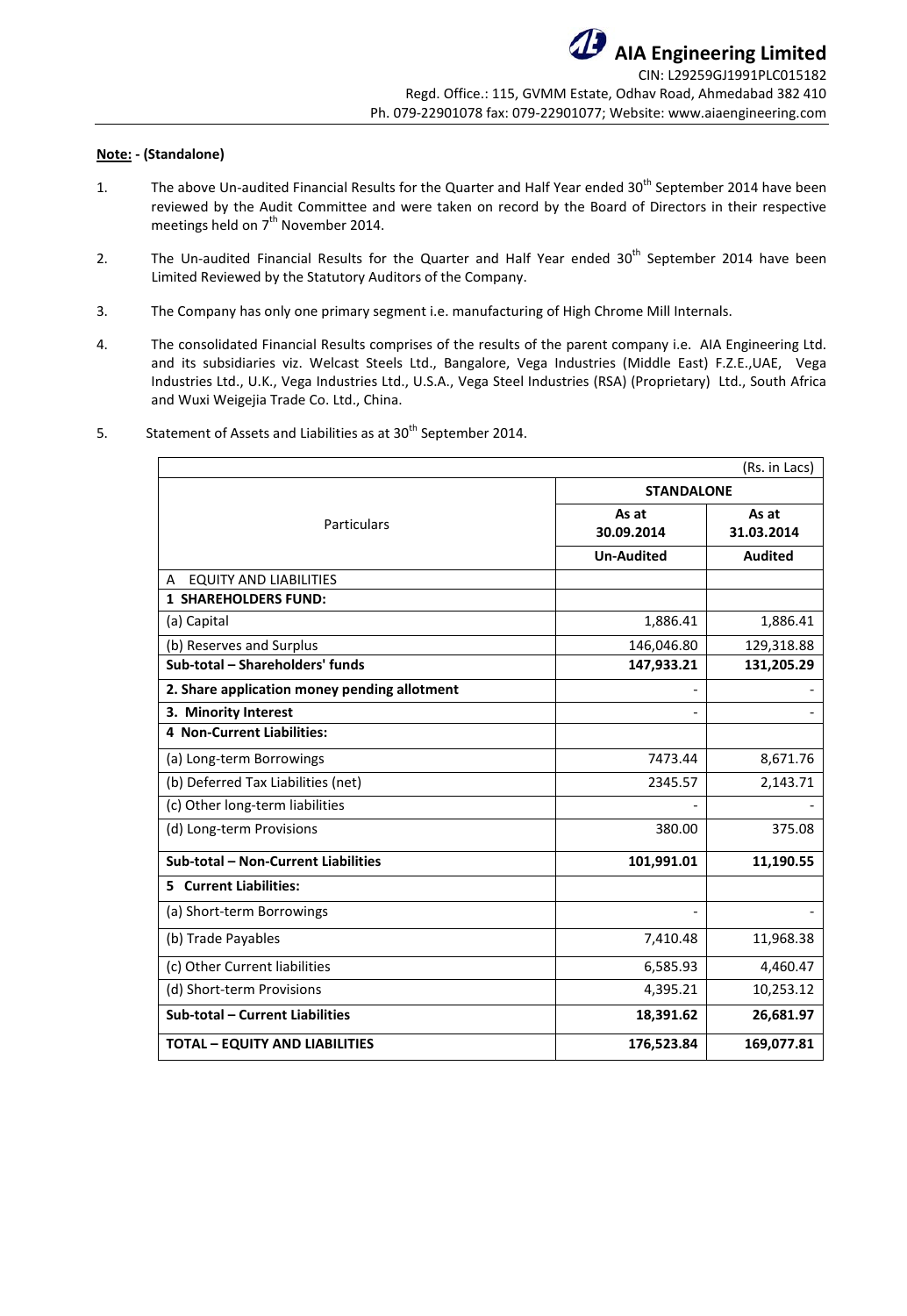

**AIA Engineering Limited** CIN: L29259GJ1991PLC015182

Regd. Office.: 115, GVMM Estate, Odhav Road, Ahmedabad 382 410 Ph. 079-22901078 fax: 079-22901077; Website: www.aiaengineering.com

| <b>B. ASSETS</b>                  |            | (Rs. in Lacs) |
|-----------------------------------|------------|---------------|
| 1 Non-Current Assets:             |            |               |
| (a) Fixed Assets                  | 49,226.60  | 46,653.49     |
| (b) Goodwill on Consolidation     |            |               |
| (c) Non-Current Investments       | 197.25     | 1,491.03      |
| (d) Deferred Tax Assets (Net)     |            |               |
| (e) Long term loans and advances  | 3,159.09   | 1,496.29      |
| (f) Other Non Current Assets      | 133.38     | 98.27         |
| Sub-total - Non-Current Assets    | 52,716.32  | 49,739.08     |
| 2 Current Assets:                 |            |               |
| (a) Current Investments           | 58,763.81  | 50,134.96     |
| (b) Inventories                   | 20,902.38  | 21,940.25     |
| (c) Trade Receivables             | 18,859.14  | 22,136.13     |
| (d) Cash and Cash equivalents     | 8,308.20   | 8,298.76      |
| (e) Short Term Loans and advances | 16,963.95  | 16,803.91     |
| (f) Other Current Assets          | 10.04      | 24.72         |
| <b>Sub-total - Current Assets</b> | 123,807.52 | 119,338.73    |
| <b>TOTAL - ASSETS</b>             | 176,523.84 | 169,077.81    |

6. The previous Period / Year figures have been regrouped, reclassified and restated wherever necessary to make them comparable with the current periods / Year figures.

7. During 1st Quarter, the Company has calculated depreciation on certain Fixed Assets as per the useful life specified in Part C of Schedule II of the Companies Act, 2013 or useful life re-assessed by the Company on which useful life is different from those specified in Part C of Schedule II of Companies Act, 2013. However, Consequent to the Notification dated 29th August, 2014 of Ministry of Corporate Affairs, Govt. of India, New Delhi, Company has decided to calculate the Depreciation on its all Fixed Asset based on their useful lives prescribed in Part "C" of Schedule II of the Companies Act, 2013. Accordingly, the Company has also recomputed the Depreciation of 1st Quarter on this line, which has resulted into excess Depreciation of Rs.413.95 Lacs during this Quarter.

Considering the above, Depreciation of Rs. 241.95 Lacs and Deferred Tax of Rs. 82.24 Lacs thereon, on account of Assets whose useful life is already exhausted as on 1st April, 2014 have been adjusted to General Reserve.

> By Order of Board of Directors For AIA Engineering Limited

Sd/-

Place: Ahmedabad (Bhadresh K. Shah) Date:  $7<sup>th</sup>$  November 2014 Managing Director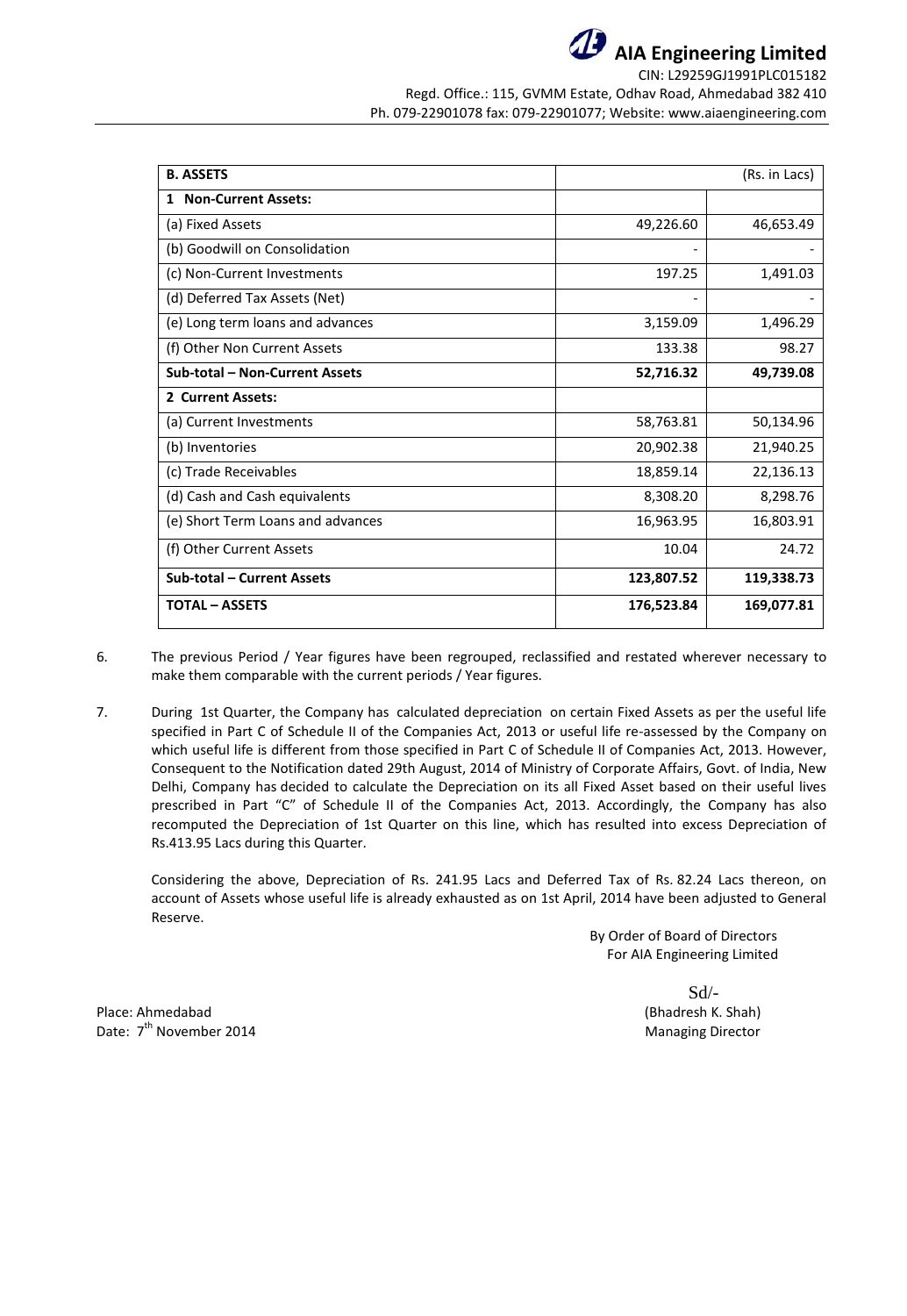

Regd. Office.: 115, GVMM Estate, Odhav Road, Ahmedabad 382 410

CIN: L29259GJ1991PLC015182; Ph. 079-22901078 Fax: 079-22901077; Website: www.aiaengineering.com

#### **PART-I UN-AUDITED FINANCIAL RESULTS FOR THE QUARTER & HALF YEAR ENDED 30th SEPTEMBER 2014.**

(Rs. in Lacs)

| Sr.<br><b>Particulars</b><br>Year ended<br><b>Half Year</b><br>Quarter ended<br>No.<br>30.09.2014<br>30.06.2014 30.09.2013 30.09.2014 30.09.2013<br>31.03.2014<br>Un-audited  <br>Un-audited   Un-audited   Un-audited   Un-audited<br><b>Audited</b><br>(1)<br>(2)<br>(4)<br>(5)<br>(6)<br>(3)<br>47394.41<br>47396.64<br>102755.14<br>94367.77<br>201676.88<br>Net Sales / Income from operations (Net of Excise duty)<br>55360.73<br>$\mathbf{1}$<br>1817.53<br>1778.48<br><b>Other Operating Income</b><br>1878.86<br>3696.39<br>3352.27<br>6330.95<br><b>Total Income from Operations (net)</b><br>57239.59<br>49175.12<br>97720.04<br>208007.83<br>49211.94<br>106451.53<br>$\mathbf{2}$<br>Expenditure :<br>a) Cost of Material Consumed<br>17571.78<br>72681.49<br>22966.46<br>20650.01<br>43616.47<br>33872.51<br>b) Purchase of Stock-in-Trade<br>c)Changes in Inventories of Finished Goods, Work-in-progress and<br>(472.92)<br>(3072.21)<br>314.85<br>(3545.13)<br>5236.67<br>6958.68<br>stock-in-trade<br>d) Employee benefits expense<br>2323.03<br>2329.68<br>4652.71<br>4428.37<br>8883.53<br>2306.70<br>e) Depreciation & amortization expenses<br>1182.59<br>2176.85<br>913.16<br>3359.44<br>1801.78<br>3814.22<br>f) Other Expenses<br>17640.25<br>16578.04<br>17707.75<br>34218.29<br>32516.41<br>69269.67<br>g) Total Expenditure (a+b+c+d+e+f))<br>44633.67<br>37668.11<br>77855.74<br>161607.59<br>38814.24<br>82301.78<br>Profit from Operations before other Income, Finance Costs &<br>12605.92<br>11543.83<br>10360.88<br>24149.75<br>19864.30<br>46400.24<br>3<br><b>Exceptional Items (1-2)</b><br>2283.02<br>3341.49<br>Other Income<br>2006.78<br>469.40<br>4289.80<br>869.59<br>4<br>Profit from ordinary activities before Finance Costs & Exceptional<br>14612.70<br>13826.85<br>49741.73<br>5.<br>10830.28<br>28439.55<br>20733.89<br>Items $(3+4)$<br>6<br><b>Finance Costs</b><br>107.93<br>194.36<br>137.67<br>636.45<br>29.74<br>351.51<br>Profit from ordinary activities after Finance Costs but before<br>13797.11<br>10635.92<br>49105.28<br>$\overline{7}$<br>14504.77<br>28301.88<br>20382.38<br><b>Exceptional Items (5-6)</b><br><b>Exceptional Items</b><br>3,111.00<br>8<br>Profit (+) /Loss (-) from Ordinary Activities before Tax (7-8)<br>20382.38<br>45994.28<br>9<br>14504.77<br>13797.11<br>10635.92<br>28301.88<br>Tax Expenses (Provision for Taxation)<br>10<br>(i) Current Tax<br>3670.04<br>3995.11<br>3231.83<br>7665.15<br>6344.36<br>13254.74<br>(ii) Deferred Tax<br>6.78<br>266.73<br>25.08<br>273.51<br>85.06<br>167.62<br>Total Tax (i+ii)<br>3676.82<br>4261.84<br>3256.91<br>7938.66<br>6429.42<br>13422.36<br>Net Profit (+) / Loss (-) from Ordinary Activities after Tax (9-10)<br>10827.95<br>9535.27<br>20363.22<br>13952.96<br>32571.92<br>7379.01<br>11<br>Extraordinary Items (Net of Tax Expenses Rs. NIL).<br>12<br>Net Profit (+) / Loss (-) for the period (11-12)<br>9535.27<br>32571.92<br>10827.95<br>7379.01<br>20363.22<br>13952.96<br>13<br>Less: Share of profit / (loss) of Associates<br>14<br>Less: Minority Interest<br>21.27<br>20.82<br>18.03<br>42.09<br>38.31<br>74.94<br>15<br>Net Profit after Minority Interest (13-14-15)<br>20321.13<br>10806.68<br>9514.45<br>7360.98<br>13914.65<br>32496.98<br>16<br>Less: Prior Period Adiustment<br>17<br>Net Profit after Adjustment (16-17)<br>10806.68<br>9514.45<br>7360.98<br>20321.13<br>13914.65<br>32496.98<br>18<br>Paid-up Equity Share Capital - Face Value of Rs.2 each.<br>1886.41<br>1886.41<br>1886.41<br>1886.41<br>1886.41<br>1886.41<br>19<br>Reserves excluding Revaluation Reserves as per Balance Sheet of<br>171987.01<br>20<br>Previous accounting year<br>21<br>Earning Per Share (EPS) (In Rs.)<br>Basic and diluted EPS before & after Extraordinary items for the<br>period, for the year to date and for the previous year (not to be<br>annualised)<br><b>BASIC</b><br>11.46<br>10.09<br>7.80<br>21.54<br>14.75<br>34.45<br><b>DILUTED</b><br>11.46<br>10.09<br>7.80<br>21.54<br>14.75 |  | (NS. III LACS)                 |  |  |  |  |       |  |
|-----------------------------------------------------------------------------------------------------------------------------------------------------------------------------------------------------------------------------------------------------------------------------------------------------------------------------------------------------------------------------------------------------------------------------------------------------------------------------------------------------------------------------------------------------------------------------------------------------------------------------------------------------------------------------------------------------------------------------------------------------------------------------------------------------------------------------------------------------------------------------------------------------------------------------------------------------------------------------------------------------------------------------------------------------------------------------------------------------------------------------------------------------------------------------------------------------------------------------------------------------------------------------------------------------------------------------------------------------------------------------------------------------------------------------------------------------------------------------------------------------------------------------------------------------------------------------------------------------------------------------------------------------------------------------------------------------------------------------------------------------------------------------------------------------------------------------------------------------------------------------------------------------------------------------------------------------------------------------------------------------------------------------------------------------------------------------------------------------------------------------------------------------------------------------------------------------------------------------------------------------------------------------------------------------------------------------------------------------------------------------------------------------------------------------------------------------------------------------------------------------------------------------------------------------------------------------------------------------------------------------------------------------------------------------------------------------------------------------------------------------------------------------------------------------------------------------------------------------------------------------------------------------------------------------------------------------------------------------------------------------------------------------------------------------------------------------------------------------------------------------------------------------------------------------------------------------------------------------------------------------------------------------------------------------------------------------------------------------------------------------------------------------------------------------------------------------------------------------------------------------------------------------------------------------------------------------------------------------------------------------------------------------------------------------------------------------------------------------------------------------------------------------------------------------------------------------------------------------------------------------------------------------------------------------------------------------------------------------------------------------------------------------------------------------------------|--|--------------------------------|--|--|--|--|-------|--|
|                                                                                                                                                                                                                                                                                                                                                                                                                                                                                                                                                                                                                                                                                                                                                                                                                                                                                                                                                                                                                                                                                                                                                                                                                                                                                                                                                                                                                                                                                                                                                                                                                                                                                                                                                                                                                                                                                                                                                                                                                                                                                                                                                                                                                                                                                                                                                                                                                                                                                                                                                                                                                                                                                                                                                                                                                                                                                                                                                                                                                                                                                                                                                                                                                                                                                                                                                                                                                                                                                                                                                                                                                                                                                                                                                                                                                                                                                                                                                                                                                                                                 |  | <b>CONSOLIDATED FINANCIALS</b> |  |  |  |  |       |  |
|                                                                                                                                                                                                                                                                                                                                                                                                                                                                                                                                                                                                                                                                                                                                                                                                                                                                                                                                                                                                                                                                                                                                                                                                                                                                                                                                                                                                                                                                                                                                                                                                                                                                                                                                                                                                                                                                                                                                                                                                                                                                                                                                                                                                                                                                                                                                                                                                                                                                                                                                                                                                                                                                                                                                                                                                                                                                                                                                                                                                                                                                                                                                                                                                                                                                                                                                                                                                                                                                                                                                                                                                                                                                                                                                                                                                                                                                                                                                                                                                                                                                 |  |                                |  |  |  |  |       |  |
|                                                                                                                                                                                                                                                                                                                                                                                                                                                                                                                                                                                                                                                                                                                                                                                                                                                                                                                                                                                                                                                                                                                                                                                                                                                                                                                                                                                                                                                                                                                                                                                                                                                                                                                                                                                                                                                                                                                                                                                                                                                                                                                                                                                                                                                                                                                                                                                                                                                                                                                                                                                                                                                                                                                                                                                                                                                                                                                                                                                                                                                                                                                                                                                                                                                                                                                                                                                                                                                                                                                                                                                                                                                                                                                                                                                                                                                                                                                                                                                                                                                                 |  |                                |  |  |  |  |       |  |
|                                                                                                                                                                                                                                                                                                                                                                                                                                                                                                                                                                                                                                                                                                                                                                                                                                                                                                                                                                                                                                                                                                                                                                                                                                                                                                                                                                                                                                                                                                                                                                                                                                                                                                                                                                                                                                                                                                                                                                                                                                                                                                                                                                                                                                                                                                                                                                                                                                                                                                                                                                                                                                                                                                                                                                                                                                                                                                                                                                                                                                                                                                                                                                                                                                                                                                                                                                                                                                                                                                                                                                                                                                                                                                                                                                                                                                                                                                                                                                                                                                                                 |  |                                |  |  |  |  |       |  |
|                                                                                                                                                                                                                                                                                                                                                                                                                                                                                                                                                                                                                                                                                                                                                                                                                                                                                                                                                                                                                                                                                                                                                                                                                                                                                                                                                                                                                                                                                                                                                                                                                                                                                                                                                                                                                                                                                                                                                                                                                                                                                                                                                                                                                                                                                                                                                                                                                                                                                                                                                                                                                                                                                                                                                                                                                                                                                                                                                                                                                                                                                                                                                                                                                                                                                                                                                                                                                                                                                                                                                                                                                                                                                                                                                                                                                                                                                                                                                                                                                                                                 |  |                                |  |  |  |  |       |  |
|                                                                                                                                                                                                                                                                                                                                                                                                                                                                                                                                                                                                                                                                                                                                                                                                                                                                                                                                                                                                                                                                                                                                                                                                                                                                                                                                                                                                                                                                                                                                                                                                                                                                                                                                                                                                                                                                                                                                                                                                                                                                                                                                                                                                                                                                                                                                                                                                                                                                                                                                                                                                                                                                                                                                                                                                                                                                                                                                                                                                                                                                                                                                                                                                                                                                                                                                                                                                                                                                                                                                                                                                                                                                                                                                                                                                                                                                                                                                                                                                                                                                 |  |                                |  |  |  |  |       |  |
|                                                                                                                                                                                                                                                                                                                                                                                                                                                                                                                                                                                                                                                                                                                                                                                                                                                                                                                                                                                                                                                                                                                                                                                                                                                                                                                                                                                                                                                                                                                                                                                                                                                                                                                                                                                                                                                                                                                                                                                                                                                                                                                                                                                                                                                                                                                                                                                                                                                                                                                                                                                                                                                                                                                                                                                                                                                                                                                                                                                                                                                                                                                                                                                                                                                                                                                                                                                                                                                                                                                                                                                                                                                                                                                                                                                                                                                                                                                                                                                                                                                                 |  |                                |  |  |  |  |       |  |
|                                                                                                                                                                                                                                                                                                                                                                                                                                                                                                                                                                                                                                                                                                                                                                                                                                                                                                                                                                                                                                                                                                                                                                                                                                                                                                                                                                                                                                                                                                                                                                                                                                                                                                                                                                                                                                                                                                                                                                                                                                                                                                                                                                                                                                                                                                                                                                                                                                                                                                                                                                                                                                                                                                                                                                                                                                                                                                                                                                                                                                                                                                                                                                                                                                                                                                                                                                                                                                                                                                                                                                                                                                                                                                                                                                                                                                                                                                                                                                                                                                                                 |  |                                |  |  |  |  |       |  |
|                                                                                                                                                                                                                                                                                                                                                                                                                                                                                                                                                                                                                                                                                                                                                                                                                                                                                                                                                                                                                                                                                                                                                                                                                                                                                                                                                                                                                                                                                                                                                                                                                                                                                                                                                                                                                                                                                                                                                                                                                                                                                                                                                                                                                                                                                                                                                                                                                                                                                                                                                                                                                                                                                                                                                                                                                                                                                                                                                                                                                                                                                                                                                                                                                                                                                                                                                                                                                                                                                                                                                                                                                                                                                                                                                                                                                                                                                                                                                                                                                                                                 |  |                                |  |  |  |  |       |  |
|                                                                                                                                                                                                                                                                                                                                                                                                                                                                                                                                                                                                                                                                                                                                                                                                                                                                                                                                                                                                                                                                                                                                                                                                                                                                                                                                                                                                                                                                                                                                                                                                                                                                                                                                                                                                                                                                                                                                                                                                                                                                                                                                                                                                                                                                                                                                                                                                                                                                                                                                                                                                                                                                                                                                                                                                                                                                                                                                                                                                                                                                                                                                                                                                                                                                                                                                                                                                                                                                                                                                                                                                                                                                                                                                                                                                                                                                                                                                                                                                                                                                 |  |                                |  |  |  |  |       |  |
|                                                                                                                                                                                                                                                                                                                                                                                                                                                                                                                                                                                                                                                                                                                                                                                                                                                                                                                                                                                                                                                                                                                                                                                                                                                                                                                                                                                                                                                                                                                                                                                                                                                                                                                                                                                                                                                                                                                                                                                                                                                                                                                                                                                                                                                                                                                                                                                                                                                                                                                                                                                                                                                                                                                                                                                                                                                                                                                                                                                                                                                                                                                                                                                                                                                                                                                                                                                                                                                                                                                                                                                                                                                                                                                                                                                                                                                                                                                                                                                                                                                                 |  |                                |  |  |  |  |       |  |
|                                                                                                                                                                                                                                                                                                                                                                                                                                                                                                                                                                                                                                                                                                                                                                                                                                                                                                                                                                                                                                                                                                                                                                                                                                                                                                                                                                                                                                                                                                                                                                                                                                                                                                                                                                                                                                                                                                                                                                                                                                                                                                                                                                                                                                                                                                                                                                                                                                                                                                                                                                                                                                                                                                                                                                                                                                                                                                                                                                                                                                                                                                                                                                                                                                                                                                                                                                                                                                                                                                                                                                                                                                                                                                                                                                                                                                                                                                                                                                                                                                                                 |  |                                |  |  |  |  |       |  |
|                                                                                                                                                                                                                                                                                                                                                                                                                                                                                                                                                                                                                                                                                                                                                                                                                                                                                                                                                                                                                                                                                                                                                                                                                                                                                                                                                                                                                                                                                                                                                                                                                                                                                                                                                                                                                                                                                                                                                                                                                                                                                                                                                                                                                                                                                                                                                                                                                                                                                                                                                                                                                                                                                                                                                                                                                                                                                                                                                                                                                                                                                                                                                                                                                                                                                                                                                                                                                                                                                                                                                                                                                                                                                                                                                                                                                                                                                                                                                                                                                                                                 |  |                                |  |  |  |  |       |  |
|                                                                                                                                                                                                                                                                                                                                                                                                                                                                                                                                                                                                                                                                                                                                                                                                                                                                                                                                                                                                                                                                                                                                                                                                                                                                                                                                                                                                                                                                                                                                                                                                                                                                                                                                                                                                                                                                                                                                                                                                                                                                                                                                                                                                                                                                                                                                                                                                                                                                                                                                                                                                                                                                                                                                                                                                                                                                                                                                                                                                                                                                                                                                                                                                                                                                                                                                                                                                                                                                                                                                                                                                                                                                                                                                                                                                                                                                                                                                                                                                                                                                 |  |                                |  |  |  |  |       |  |
|                                                                                                                                                                                                                                                                                                                                                                                                                                                                                                                                                                                                                                                                                                                                                                                                                                                                                                                                                                                                                                                                                                                                                                                                                                                                                                                                                                                                                                                                                                                                                                                                                                                                                                                                                                                                                                                                                                                                                                                                                                                                                                                                                                                                                                                                                                                                                                                                                                                                                                                                                                                                                                                                                                                                                                                                                                                                                                                                                                                                                                                                                                                                                                                                                                                                                                                                                                                                                                                                                                                                                                                                                                                                                                                                                                                                                                                                                                                                                                                                                                                                 |  |                                |  |  |  |  |       |  |
|                                                                                                                                                                                                                                                                                                                                                                                                                                                                                                                                                                                                                                                                                                                                                                                                                                                                                                                                                                                                                                                                                                                                                                                                                                                                                                                                                                                                                                                                                                                                                                                                                                                                                                                                                                                                                                                                                                                                                                                                                                                                                                                                                                                                                                                                                                                                                                                                                                                                                                                                                                                                                                                                                                                                                                                                                                                                                                                                                                                                                                                                                                                                                                                                                                                                                                                                                                                                                                                                                                                                                                                                                                                                                                                                                                                                                                                                                                                                                                                                                                                                 |  |                                |  |  |  |  |       |  |
|                                                                                                                                                                                                                                                                                                                                                                                                                                                                                                                                                                                                                                                                                                                                                                                                                                                                                                                                                                                                                                                                                                                                                                                                                                                                                                                                                                                                                                                                                                                                                                                                                                                                                                                                                                                                                                                                                                                                                                                                                                                                                                                                                                                                                                                                                                                                                                                                                                                                                                                                                                                                                                                                                                                                                                                                                                                                                                                                                                                                                                                                                                                                                                                                                                                                                                                                                                                                                                                                                                                                                                                                                                                                                                                                                                                                                                                                                                                                                                                                                                                                 |  |                                |  |  |  |  |       |  |
|                                                                                                                                                                                                                                                                                                                                                                                                                                                                                                                                                                                                                                                                                                                                                                                                                                                                                                                                                                                                                                                                                                                                                                                                                                                                                                                                                                                                                                                                                                                                                                                                                                                                                                                                                                                                                                                                                                                                                                                                                                                                                                                                                                                                                                                                                                                                                                                                                                                                                                                                                                                                                                                                                                                                                                                                                                                                                                                                                                                                                                                                                                                                                                                                                                                                                                                                                                                                                                                                                                                                                                                                                                                                                                                                                                                                                                                                                                                                                                                                                                                                 |  |                                |  |  |  |  |       |  |
|                                                                                                                                                                                                                                                                                                                                                                                                                                                                                                                                                                                                                                                                                                                                                                                                                                                                                                                                                                                                                                                                                                                                                                                                                                                                                                                                                                                                                                                                                                                                                                                                                                                                                                                                                                                                                                                                                                                                                                                                                                                                                                                                                                                                                                                                                                                                                                                                                                                                                                                                                                                                                                                                                                                                                                                                                                                                                                                                                                                                                                                                                                                                                                                                                                                                                                                                                                                                                                                                                                                                                                                                                                                                                                                                                                                                                                                                                                                                                                                                                                                                 |  |                                |  |  |  |  |       |  |
|                                                                                                                                                                                                                                                                                                                                                                                                                                                                                                                                                                                                                                                                                                                                                                                                                                                                                                                                                                                                                                                                                                                                                                                                                                                                                                                                                                                                                                                                                                                                                                                                                                                                                                                                                                                                                                                                                                                                                                                                                                                                                                                                                                                                                                                                                                                                                                                                                                                                                                                                                                                                                                                                                                                                                                                                                                                                                                                                                                                                                                                                                                                                                                                                                                                                                                                                                                                                                                                                                                                                                                                                                                                                                                                                                                                                                                                                                                                                                                                                                                                                 |  |                                |  |  |  |  |       |  |
|                                                                                                                                                                                                                                                                                                                                                                                                                                                                                                                                                                                                                                                                                                                                                                                                                                                                                                                                                                                                                                                                                                                                                                                                                                                                                                                                                                                                                                                                                                                                                                                                                                                                                                                                                                                                                                                                                                                                                                                                                                                                                                                                                                                                                                                                                                                                                                                                                                                                                                                                                                                                                                                                                                                                                                                                                                                                                                                                                                                                                                                                                                                                                                                                                                                                                                                                                                                                                                                                                                                                                                                                                                                                                                                                                                                                                                                                                                                                                                                                                                                                 |  |                                |  |  |  |  |       |  |
|                                                                                                                                                                                                                                                                                                                                                                                                                                                                                                                                                                                                                                                                                                                                                                                                                                                                                                                                                                                                                                                                                                                                                                                                                                                                                                                                                                                                                                                                                                                                                                                                                                                                                                                                                                                                                                                                                                                                                                                                                                                                                                                                                                                                                                                                                                                                                                                                                                                                                                                                                                                                                                                                                                                                                                                                                                                                                                                                                                                                                                                                                                                                                                                                                                                                                                                                                                                                                                                                                                                                                                                                                                                                                                                                                                                                                                                                                                                                                                                                                                                                 |  |                                |  |  |  |  |       |  |
|                                                                                                                                                                                                                                                                                                                                                                                                                                                                                                                                                                                                                                                                                                                                                                                                                                                                                                                                                                                                                                                                                                                                                                                                                                                                                                                                                                                                                                                                                                                                                                                                                                                                                                                                                                                                                                                                                                                                                                                                                                                                                                                                                                                                                                                                                                                                                                                                                                                                                                                                                                                                                                                                                                                                                                                                                                                                                                                                                                                                                                                                                                                                                                                                                                                                                                                                                                                                                                                                                                                                                                                                                                                                                                                                                                                                                                                                                                                                                                                                                                                                 |  |                                |  |  |  |  |       |  |
|                                                                                                                                                                                                                                                                                                                                                                                                                                                                                                                                                                                                                                                                                                                                                                                                                                                                                                                                                                                                                                                                                                                                                                                                                                                                                                                                                                                                                                                                                                                                                                                                                                                                                                                                                                                                                                                                                                                                                                                                                                                                                                                                                                                                                                                                                                                                                                                                                                                                                                                                                                                                                                                                                                                                                                                                                                                                                                                                                                                                                                                                                                                                                                                                                                                                                                                                                                                                                                                                                                                                                                                                                                                                                                                                                                                                                                                                                                                                                                                                                                                                 |  |                                |  |  |  |  |       |  |
|                                                                                                                                                                                                                                                                                                                                                                                                                                                                                                                                                                                                                                                                                                                                                                                                                                                                                                                                                                                                                                                                                                                                                                                                                                                                                                                                                                                                                                                                                                                                                                                                                                                                                                                                                                                                                                                                                                                                                                                                                                                                                                                                                                                                                                                                                                                                                                                                                                                                                                                                                                                                                                                                                                                                                                                                                                                                                                                                                                                                                                                                                                                                                                                                                                                                                                                                                                                                                                                                                                                                                                                                                                                                                                                                                                                                                                                                                                                                                                                                                                                                 |  |                                |  |  |  |  |       |  |
|                                                                                                                                                                                                                                                                                                                                                                                                                                                                                                                                                                                                                                                                                                                                                                                                                                                                                                                                                                                                                                                                                                                                                                                                                                                                                                                                                                                                                                                                                                                                                                                                                                                                                                                                                                                                                                                                                                                                                                                                                                                                                                                                                                                                                                                                                                                                                                                                                                                                                                                                                                                                                                                                                                                                                                                                                                                                                                                                                                                                                                                                                                                                                                                                                                                                                                                                                                                                                                                                                                                                                                                                                                                                                                                                                                                                                                                                                                                                                                                                                                                                 |  |                                |  |  |  |  |       |  |
|                                                                                                                                                                                                                                                                                                                                                                                                                                                                                                                                                                                                                                                                                                                                                                                                                                                                                                                                                                                                                                                                                                                                                                                                                                                                                                                                                                                                                                                                                                                                                                                                                                                                                                                                                                                                                                                                                                                                                                                                                                                                                                                                                                                                                                                                                                                                                                                                                                                                                                                                                                                                                                                                                                                                                                                                                                                                                                                                                                                                                                                                                                                                                                                                                                                                                                                                                                                                                                                                                                                                                                                                                                                                                                                                                                                                                                                                                                                                                                                                                                                                 |  |                                |  |  |  |  |       |  |
|                                                                                                                                                                                                                                                                                                                                                                                                                                                                                                                                                                                                                                                                                                                                                                                                                                                                                                                                                                                                                                                                                                                                                                                                                                                                                                                                                                                                                                                                                                                                                                                                                                                                                                                                                                                                                                                                                                                                                                                                                                                                                                                                                                                                                                                                                                                                                                                                                                                                                                                                                                                                                                                                                                                                                                                                                                                                                                                                                                                                                                                                                                                                                                                                                                                                                                                                                                                                                                                                                                                                                                                                                                                                                                                                                                                                                                                                                                                                                                                                                                                                 |  |                                |  |  |  |  |       |  |
|                                                                                                                                                                                                                                                                                                                                                                                                                                                                                                                                                                                                                                                                                                                                                                                                                                                                                                                                                                                                                                                                                                                                                                                                                                                                                                                                                                                                                                                                                                                                                                                                                                                                                                                                                                                                                                                                                                                                                                                                                                                                                                                                                                                                                                                                                                                                                                                                                                                                                                                                                                                                                                                                                                                                                                                                                                                                                                                                                                                                                                                                                                                                                                                                                                                                                                                                                                                                                                                                                                                                                                                                                                                                                                                                                                                                                                                                                                                                                                                                                                                                 |  |                                |  |  |  |  |       |  |
|                                                                                                                                                                                                                                                                                                                                                                                                                                                                                                                                                                                                                                                                                                                                                                                                                                                                                                                                                                                                                                                                                                                                                                                                                                                                                                                                                                                                                                                                                                                                                                                                                                                                                                                                                                                                                                                                                                                                                                                                                                                                                                                                                                                                                                                                                                                                                                                                                                                                                                                                                                                                                                                                                                                                                                                                                                                                                                                                                                                                                                                                                                                                                                                                                                                                                                                                                                                                                                                                                                                                                                                                                                                                                                                                                                                                                                                                                                                                                                                                                                                                 |  |                                |  |  |  |  |       |  |
|                                                                                                                                                                                                                                                                                                                                                                                                                                                                                                                                                                                                                                                                                                                                                                                                                                                                                                                                                                                                                                                                                                                                                                                                                                                                                                                                                                                                                                                                                                                                                                                                                                                                                                                                                                                                                                                                                                                                                                                                                                                                                                                                                                                                                                                                                                                                                                                                                                                                                                                                                                                                                                                                                                                                                                                                                                                                                                                                                                                                                                                                                                                                                                                                                                                                                                                                                                                                                                                                                                                                                                                                                                                                                                                                                                                                                                                                                                                                                                                                                                                                 |  |                                |  |  |  |  |       |  |
|                                                                                                                                                                                                                                                                                                                                                                                                                                                                                                                                                                                                                                                                                                                                                                                                                                                                                                                                                                                                                                                                                                                                                                                                                                                                                                                                                                                                                                                                                                                                                                                                                                                                                                                                                                                                                                                                                                                                                                                                                                                                                                                                                                                                                                                                                                                                                                                                                                                                                                                                                                                                                                                                                                                                                                                                                                                                                                                                                                                                                                                                                                                                                                                                                                                                                                                                                                                                                                                                                                                                                                                                                                                                                                                                                                                                                                                                                                                                                                                                                                                                 |  |                                |  |  |  |  |       |  |
|                                                                                                                                                                                                                                                                                                                                                                                                                                                                                                                                                                                                                                                                                                                                                                                                                                                                                                                                                                                                                                                                                                                                                                                                                                                                                                                                                                                                                                                                                                                                                                                                                                                                                                                                                                                                                                                                                                                                                                                                                                                                                                                                                                                                                                                                                                                                                                                                                                                                                                                                                                                                                                                                                                                                                                                                                                                                                                                                                                                                                                                                                                                                                                                                                                                                                                                                                                                                                                                                                                                                                                                                                                                                                                                                                                                                                                                                                                                                                                                                                                                                 |  |                                |  |  |  |  |       |  |
|                                                                                                                                                                                                                                                                                                                                                                                                                                                                                                                                                                                                                                                                                                                                                                                                                                                                                                                                                                                                                                                                                                                                                                                                                                                                                                                                                                                                                                                                                                                                                                                                                                                                                                                                                                                                                                                                                                                                                                                                                                                                                                                                                                                                                                                                                                                                                                                                                                                                                                                                                                                                                                                                                                                                                                                                                                                                                                                                                                                                                                                                                                                                                                                                                                                                                                                                                                                                                                                                                                                                                                                                                                                                                                                                                                                                                                                                                                                                                                                                                                                                 |  |                                |  |  |  |  |       |  |
|                                                                                                                                                                                                                                                                                                                                                                                                                                                                                                                                                                                                                                                                                                                                                                                                                                                                                                                                                                                                                                                                                                                                                                                                                                                                                                                                                                                                                                                                                                                                                                                                                                                                                                                                                                                                                                                                                                                                                                                                                                                                                                                                                                                                                                                                                                                                                                                                                                                                                                                                                                                                                                                                                                                                                                                                                                                                                                                                                                                                                                                                                                                                                                                                                                                                                                                                                                                                                                                                                                                                                                                                                                                                                                                                                                                                                                                                                                                                                                                                                                                                 |  |                                |  |  |  |  |       |  |
|                                                                                                                                                                                                                                                                                                                                                                                                                                                                                                                                                                                                                                                                                                                                                                                                                                                                                                                                                                                                                                                                                                                                                                                                                                                                                                                                                                                                                                                                                                                                                                                                                                                                                                                                                                                                                                                                                                                                                                                                                                                                                                                                                                                                                                                                                                                                                                                                                                                                                                                                                                                                                                                                                                                                                                                                                                                                                                                                                                                                                                                                                                                                                                                                                                                                                                                                                                                                                                                                                                                                                                                                                                                                                                                                                                                                                                                                                                                                                                                                                                                                 |  |                                |  |  |  |  |       |  |
|                                                                                                                                                                                                                                                                                                                                                                                                                                                                                                                                                                                                                                                                                                                                                                                                                                                                                                                                                                                                                                                                                                                                                                                                                                                                                                                                                                                                                                                                                                                                                                                                                                                                                                                                                                                                                                                                                                                                                                                                                                                                                                                                                                                                                                                                                                                                                                                                                                                                                                                                                                                                                                                                                                                                                                                                                                                                                                                                                                                                                                                                                                                                                                                                                                                                                                                                                                                                                                                                                                                                                                                                                                                                                                                                                                                                                                                                                                                                                                                                                                                                 |  |                                |  |  |  |  |       |  |
|                                                                                                                                                                                                                                                                                                                                                                                                                                                                                                                                                                                                                                                                                                                                                                                                                                                                                                                                                                                                                                                                                                                                                                                                                                                                                                                                                                                                                                                                                                                                                                                                                                                                                                                                                                                                                                                                                                                                                                                                                                                                                                                                                                                                                                                                                                                                                                                                                                                                                                                                                                                                                                                                                                                                                                                                                                                                                                                                                                                                                                                                                                                                                                                                                                                                                                                                                                                                                                                                                                                                                                                                                                                                                                                                                                                                                                                                                                                                                                                                                                                                 |  |                                |  |  |  |  |       |  |
|                                                                                                                                                                                                                                                                                                                                                                                                                                                                                                                                                                                                                                                                                                                                                                                                                                                                                                                                                                                                                                                                                                                                                                                                                                                                                                                                                                                                                                                                                                                                                                                                                                                                                                                                                                                                                                                                                                                                                                                                                                                                                                                                                                                                                                                                                                                                                                                                                                                                                                                                                                                                                                                                                                                                                                                                                                                                                                                                                                                                                                                                                                                                                                                                                                                                                                                                                                                                                                                                                                                                                                                                                                                                                                                                                                                                                                                                                                                                                                                                                                                                 |  |                                |  |  |  |  |       |  |
|                                                                                                                                                                                                                                                                                                                                                                                                                                                                                                                                                                                                                                                                                                                                                                                                                                                                                                                                                                                                                                                                                                                                                                                                                                                                                                                                                                                                                                                                                                                                                                                                                                                                                                                                                                                                                                                                                                                                                                                                                                                                                                                                                                                                                                                                                                                                                                                                                                                                                                                                                                                                                                                                                                                                                                                                                                                                                                                                                                                                                                                                                                                                                                                                                                                                                                                                                                                                                                                                                                                                                                                                                                                                                                                                                                                                                                                                                                                                                                                                                                                                 |  |                                |  |  |  |  |       |  |
|                                                                                                                                                                                                                                                                                                                                                                                                                                                                                                                                                                                                                                                                                                                                                                                                                                                                                                                                                                                                                                                                                                                                                                                                                                                                                                                                                                                                                                                                                                                                                                                                                                                                                                                                                                                                                                                                                                                                                                                                                                                                                                                                                                                                                                                                                                                                                                                                                                                                                                                                                                                                                                                                                                                                                                                                                                                                                                                                                                                                                                                                                                                                                                                                                                                                                                                                                                                                                                                                                                                                                                                                                                                                                                                                                                                                                                                                                                                                                                                                                                                                 |  |                                |  |  |  |  |       |  |
|                                                                                                                                                                                                                                                                                                                                                                                                                                                                                                                                                                                                                                                                                                                                                                                                                                                                                                                                                                                                                                                                                                                                                                                                                                                                                                                                                                                                                                                                                                                                                                                                                                                                                                                                                                                                                                                                                                                                                                                                                                                                                                                                                                                                                                                                                                                                                                                                                                                                                                                                                                                                                                                                                                                                                                                                                                                                                                                                                                                                                                                                                                                                                                                                                                                                                                                                                                                                                                                                                                                                                                                                                                                                                                                                                                                                                                                                                                                                                                                                                                                                 |  |                                |  |  |  |  |       |  |
|                                                                                                                                                                                                                                                                                                                                                                                                                                                                                                                                                                                                                                                                                                                                                                                                                                                                                                                                                                                                                                                                                                                                                                                                                                                                                                                                                                                                                                                                                                                                                                                                                                                                                                                                                                                                                                                                                                                                                                                                                                                                                                                                                                                                                                                                                                                                                                                                                                                                                                                                                                                                                                                                                                                                                                                                                                                                                                                                                                                                                                                                                                                                                                                                                                                                                                                                                                                                                                                                                                                                                                                                                                                                                                                                                                                                                                                                                                                                                                                                                                                                 |  |                                |  |  |  |  |       |  |
|                                                                                                                                                                                                                                                                                                                                                                                                                                                                                                                                                                                                                                                                                                                                                                                                                                                                                                                                                                                                                                                                                                                                                                                                                                                                                                                                                                                                                                                                                                                                                                                                                                                                                                                                                                                                                                                                                                                                                                                                                                                                                                                                                                                                                                                                                                                                                                                                                                                                                                                                                                                                                                                                                                                                                                                                                                                                                                                                                                                                                                                                                                                                                                                                                                                                                                                                                                                                                                                                                                                                                                                                                                                                                                                                                                                                                                                                                                                                                                                                                                                                 |  |                                |  |  |  |  |       |  |
|                                                                                                                                                                                                                                                                                                                                                                                                                                                                                                                                                                                                                                                                                                                                                                                                                                                                                                                                                                                                                                                                                                                                                                                                                                                                                                                                                                                                                                                                                                                                                                                                                                                                                                                                                                                                                                                                                                                                                                                                                                                                                                                                                                                                                                                                                                                                                                                                                                                                                                                                                                                                                                                                                                                                                                                                                                                                                                                                                                                                                                                                                                                                                                                                                                                                                                                                                                                                                                                                                                                                                                                                                                                                                                                                                                                                                                                                                                                                                                                                                                                                 |  |                                |  |  |  |  |       |  |
|                                                                                                                                                                                                                                                                                                                                                                                                                                                                                                                                                                                                                                                                                                                                                                                                                                                                                                                                                                                                                                                                                                                                                                                                                                                                                                                                                                                                                                                                                                                                                                                                                                                                                                                                                                                                                                                                                                                                                                                                                                                                                                                                                                                                                                                                                                                                                                                                                                                                                                                                                                                                                                                                                                                                                                                                                                                                                                                                                                                                                                                                                                                                                                                                                                                                                                                                                                                                                                                                                                                                                                                                                                                                                                                                                                                                                                                                                                                                                                                                                                                                 |  |                                |  |  |  |  |       |  |
|                                                                                                                                                                                                                                                                                                                                                                                                                                                                                                                                                                                                                                                                                                                                                                                                                                                                                                                                                                                                                                                                                                                                                                                                                                                                                                                                                                                                                                                                                                                                                                                                                                                                                                                                                                                                                                                                                                                                                                                                                                                                                                                                                                                                                                                                                                                                                                                                                                                                                                                                                                                                                                                                                                                                                                                                                                                                                                                                                                                                                                                                                                                                                                                                                                                                                                                                                                                                                                                                                                                                                                                                                                                                                                                                                                                                                                                                                                                                                                                                                                                                 |  |                                |  |  |  |  |       |  |
|                                                                                                                                                                                                                                                                                                                                                                                                                                                                                                                                                                                                                                                                                                                                                                                                                                                                                                                                                                                                                                                                                                                                                                                                                                                                                                                                                                                                                                                                                                                                                                                                                                                                                                                                                                                                                                                                                                                                                                                                                                                                                                                                                                                                                                                                                                                                                                                                                                                                                                                                                                                                                                                                                                                                                                                                                                                                                                                                                                                                                                                                                                                                                                                                                                                                                                                                                                                                                                                                                                                                                                                                                                                                                                                                                                                                                                                                                                                                                                                                                                                                 |  |                                |  |  |  |  | 34.45 |  |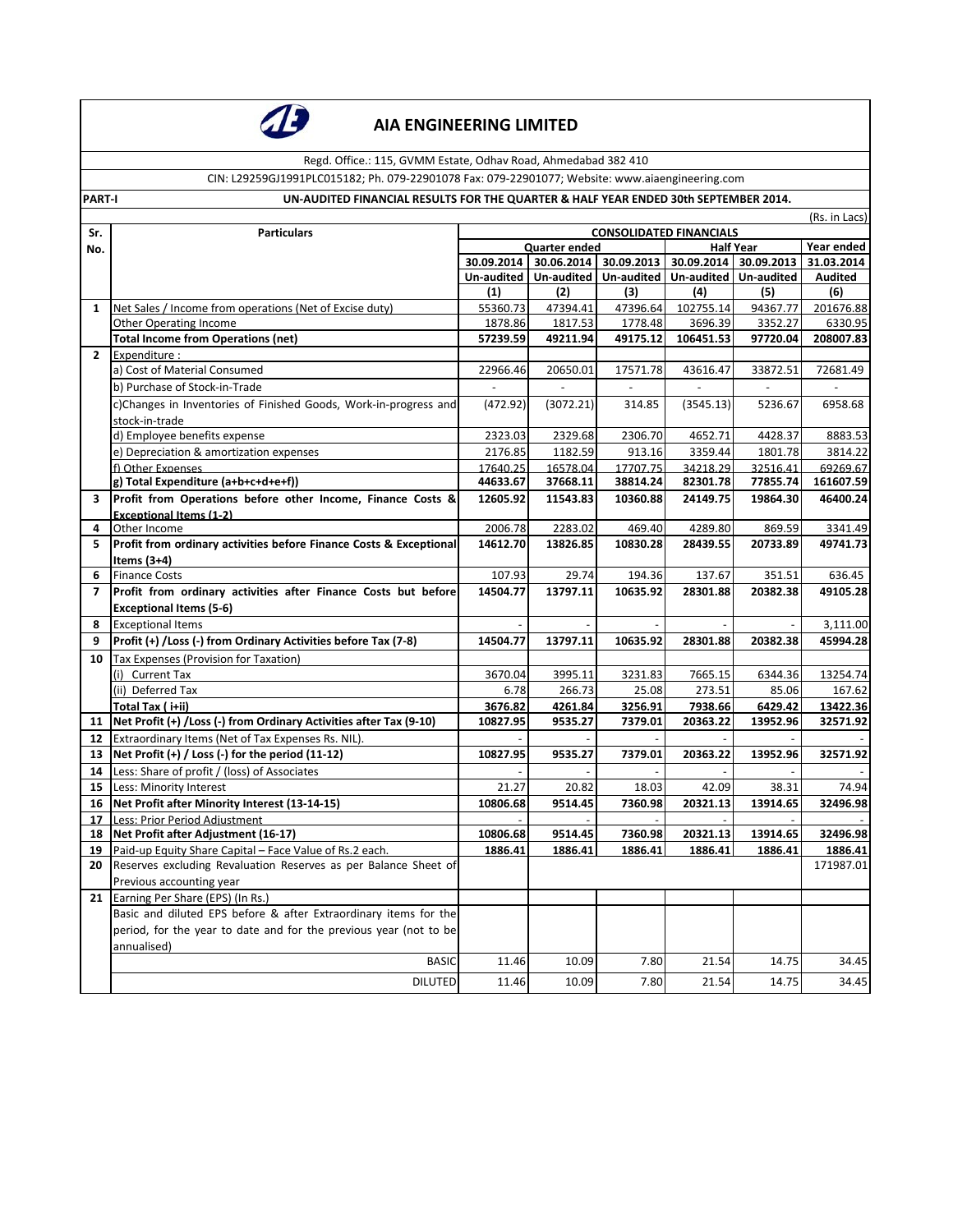

Regd. Office.: 115, GVMM Estate, Odhav Road, Ahmedabad 382 410

### CIN: L29259GJ1991PLC015182; Ph. 079-22901078 Fax: 079-22901077; Website: www.aiaengineering.com

| <b>PART II</b> | UN-AUDITED FINANCIAL RESULTS FOR THE QUARTER & YEAR ENDED 30th SEPTEMBER 2014.                      |            |               |                                |                        |            |            |
|----------------|-----------------------------------------------------------------------------------------------------|------------|---------------|--------------------------------|------------------------|------------|------------|
| Sr.            | <b>Particulars</b>                                                                                  |            |               | <b>CONSOLIDATED FINANCIALS</b> |                        |            |            |
| No.            |                                                                                                     |            | Quarter ended |                                | <b>Half Year ended</b> |            | Year ended |
|                |                                                                                                     | 30.09.2014 | 30.06.2014    | 30.09.2013                     | 30.09.2014 30.09.2013  |            | 31.03.2014 |
| А.             | <b>PARTICULARS OF SHAREHOLDING</b>                                                                  |            |               |                                |                        |            |            |
| $\mathbf{1}$   | Public Shareholding                                                                                 |            |               |                                |                        |            |            |
|                | No. of Equity Shares                                                                                | 36171450   | 36171450      | 36171250                       | 36171450               | 36171250   | 36171250   |
|                | Percentage of Shareholding                                                                          | 38.35%     | 38.35%        | 38.35%                         | 38.35%                 | 38.35%     | 38.35%     |
| $\overline{2}$ | Promoters & Promoter group Shareholding                                                             |            |               |                                |                        |            |            |
|                | (a) - Pledged/Encumbered - Number of Shares                                                         | <b>NIL</b> | <b>NIL</b>    | <b>NIL</b>                     | <b>NIL</b>             | <b>NIL</b> | <b>NIL</b> |
|                | - Percentage of shares (as a % of the total shareholding of<br>promoter and promoter group)         |            | N.A.          | N.A.                           | N.A.                   | N.A.       | N.A.       |
|                | - Percentage of shares (as a % of the total share capital of the<br>Company).                       |            | N.A.          | N.A.                           | N.A.                   | N.A.       | N.A.       |
|                | (b) Non-encumbered                                                                                  |            |               |                                |                        |            |            |
|                | - Number of Shares                                                                                  | 58148920   | 58148920      | 58149120                       | 58148920               | 58149120   | 58149120   |
|                | - Percentage of shares (as a % of the total shareholding of<br>100%<br>promoter and promoter group) |            | 100%          | 100%                           | 100%                   | 100%       | 100%       |
|                | - Percentage of shares (as a % of the total share capital of the<br>61.65%<br>61.65%<br>Company).   |            | 61.65%        | 61.65%                         | 61.65%                 | 61.65%     |            |
|                |                                                                                                     |            |               |                                |                        |            |            |
|                | <b>Particulars</b>                                                                                  |            |               | 30.09.2014                     |                        |            |            |
| B              | <b>INVESTOR COMPLAINTS</b>                                                                          |            |               |                                |                        |            |            |
|                | Pending at the beginning of the year                                                                |            | <b>NIL</b>    |                                |                        |            |            |
|                | Received during the Quarter                                                                         |            | <b>NIL</b>    |                                |                        |            |            |
|                | Disposed of during the Quarter                                                                      |            | <b>NIL</b>    |                                |                        |            |            |
|                | Remaining unresolved at the end of the Quarter                                                      |            | <b>NIL</b>    |                                |                        |            |            |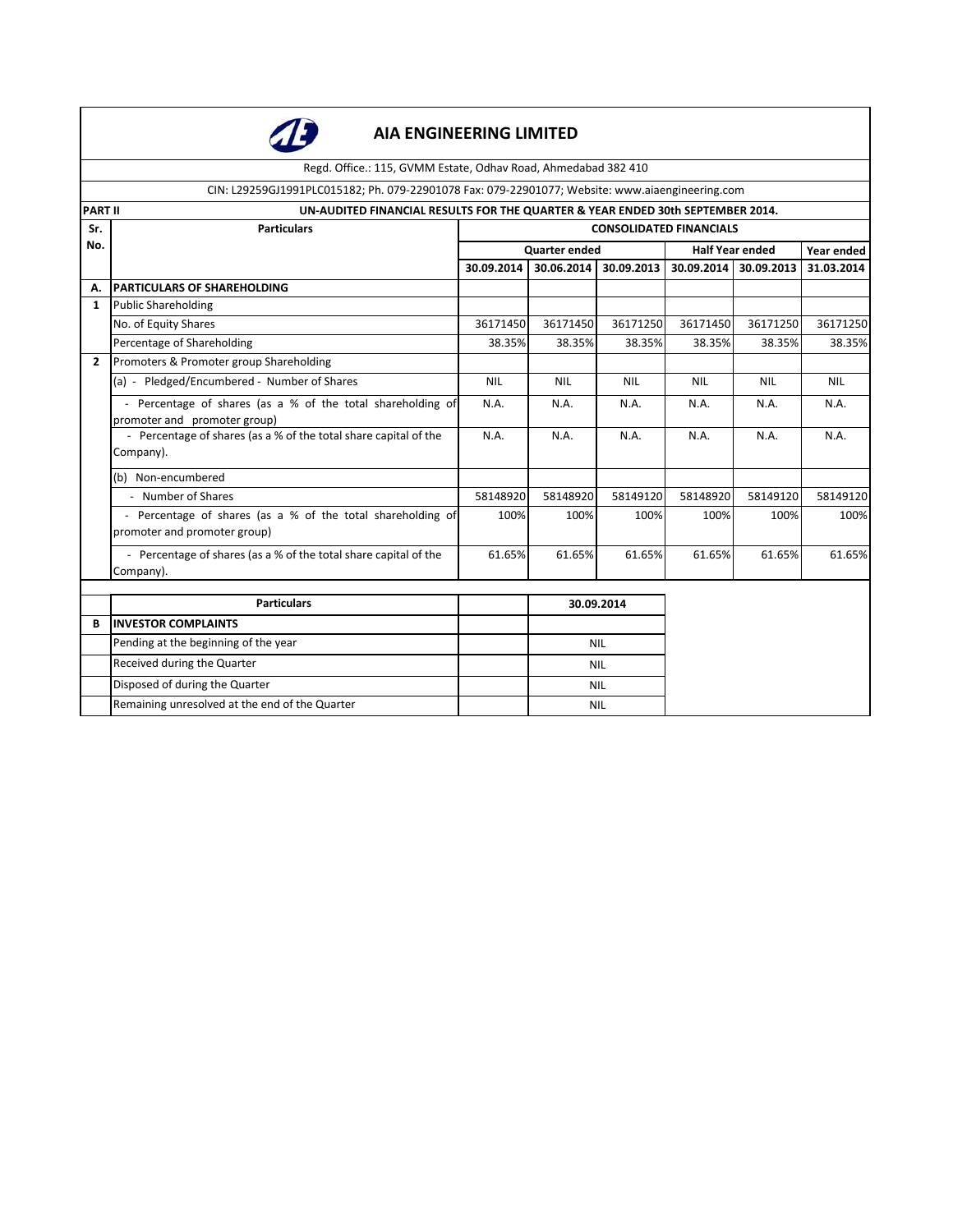### **Note: - (Consolidated)**

- 1. The above Un-audited Financial Results for the Quarter and Half Year ended 30<sup>th</sup> September 2014 have been reviewed by the Audit Committee and were taken on record by the Board of Directors in their respective meetings held on 7<sup>th</sup> November 2014.
- 2. The Un-audited Financial Results for the Quarter and Half Year ended 30<sup>th</sup> September 2014 have been Limited Reviewed by the Statutory Auditors of the Company.
- 3. The Company has only one primary segment i.e. manufacturing of High Chrome Mill Internals.
- 4. The consolidated Financial Results comprises of the results of the parent company i.e. AIA Engineering Ltd. and its subsidiaries viz. Welcast Steels Ltd., Bangalore, Vega Industries (Middle East) F.Z.E.,UAE, Vega Industries Ltd., U.K., Vega Industries Ltd., U.S.A., Vega Steel Industries (RSA) (Proprietary) Ltd., South Africa and Wuxi Weigejia Trade Co. Ltd., China.

|                                              |                     | (Rs. in Lacs)       |  |  |  |
|----------------------------------------------|---------------------|---------------------|--|--|--|
|                                              | <b>CONSOLIDATED</b> |                     |  |  |  |
| Particulars                                  | As at<br>30.09.2014 | As at<br>31.03.2014 |  |  |  |
|                                              | <b>Un-Audited</b>   | <b>Audited</b>      |  |  |  |
| <b>EQUITY AND LIABILITIES</b><br>A           |                     |                     |  |  |  |
| <b>1 SHAREHOLDERS FUND:</b>                  |                     |                     |  |  |  |
| (a) Capital                                  | 1,886.41            | 1,886.41            |  |  |  |
| (b) Reserves and Surplus                     | 192,561.67          | 171,997.55          |  |  |  |
| Sub-total - Shareholders' funds              | 194,448.08          | 173,883.96          |  |  |  |
| 2. Share application money pending allotment |                     |                     |  |  |  |
| 3. Minority Interest                         | 819.76              | 781.01              |  |  |  |
| <b>4 Non-Current Liabilities:</b>            |                     |                     |  |  |  |
| (a) Long-term Borrowings                     | 7,473.44            | 8,671.76            |  |  |  |
| (b) Deferred Tax Liabilities (net)           | 2,188.61            | 1,995.92            |  |  |  |
| (c) Other long-term liabilities              |                     |                     |  |  |  |
| (d) Long-term Provisions                     | 665.09              | 646.05              |  |  |  |
| Sub-total - Non-Current Liabilities          | 10327.14            | 11,313.73           |  |  |  |
| <b>5</b> Current Liabilities:                |                     |                     |  |  |  |
| (a) Short-term Borrowings                    | 265.71              | 325.00              |  |  |  |
| (b) Trade Payables                           | 8,366.95            | 13,289.94           |  |  |  |
| (c) Other Current liabilities                | 13,012.13           | 11,611.27           |  |  |  |
| (d) Short-term Provisions                    | 6,160.38            | 12,084.68           |  |  |  |
| Sub-total - Current Liabilities              | 27,805.17           | 37,310.89           |  |  |  |
| <b>TOTAL - EQUITY AND LIABILITIES</b>        | 233,400.15          | 223,289.59          |  |  |  |

5. Statement of Assets and Liabilities as at 30<sup>th</sup> September 2014.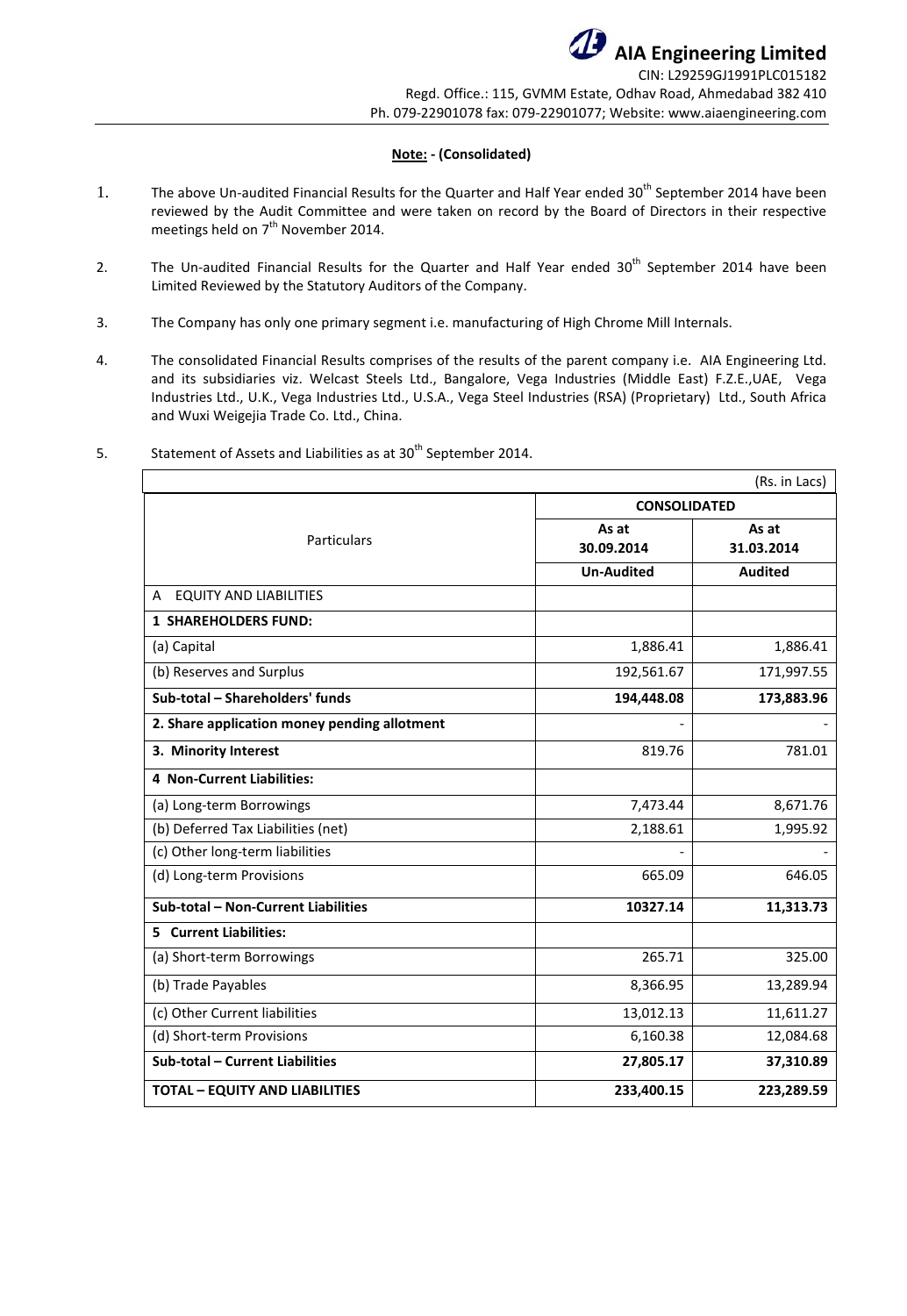

**AIA Engineering Limited** CIN: L29259GJ1991PLC015182

Regd. Office.: 115, GVMM Estate, Odhav Road, Ahmedabad 382 410 Ph. 079-22901078 fax: 079-22901077; Website: www.aiaengineering.com

| <b>B. ASSETS</b><br>(Rs. in Lacs) |            |            |  |  |
|-----------------------------------|------------|------------|--|--|
| <b>Non-Current Assets:</b><br>1   |            |            |  |  |
| (a) Fixed Assets                  | 48,034.73  | 46,741.45  |  |  |
| (b) Goodwill on Consolidation     | 2,026.52   | 2,099.74   |  |  |
| (c) Non-Current Investments       | 0.10       | 0.60       |  |  |
| (d) Deferred Tax Assets (Net)     |            |            |  |  |
| (e) Long term loans and advances  | 3,780.96,  | 2,118.15   |  |  |
| (f) Other Non Current Assets      | 133.47     | 98.36      |  |  |
| Sub-total - Non-Current Assets    | 53,975.78  | 51,058.30  |  |  |
| 2 Current Assets:                 |            |            |  |  |
| (a) Current Investments           | 62,345.87  | 52,909.35  |  |  |
| (b) Inventories                   | 37,754.23  | 35,077.41  |  |  |
| (c) Trade Receivables             | 40,575.06  | 43,148.15  |  |  |
| (d) Cash and Cash equivalents     | 20,351.56  | 21,976.36  |  |  |
| (e) Short Term Loans and advances | 18,380.01  | 19,087.70  |  |  |
| (f) Other Current Assets          | 17.64      | 32.32      |  |  |
| <b>Sub-total - Current Assets</b> | 179,424.37 | 172,231.29 |  |  |
| <b>TOTAL - ASSETS</b>             | 233,400.15 | 223,289.59 |  |  |

- 6. The previous Period / Year figures have been regrouped, reclassified and restated wherever necessary to make them comparable with the current periods / Year figures.
- 7. During 1st Quarter, the Company has calculated depreciation on certain Fixed Assets as per the useful life specified in Part C of Schedule II of the Companies Act, 2013 or useful life re-assessed by the Company on which useful life is different from those specified in Part C of Schedule II of Companies Act, 2013. However, Consequent to the Notification dated 29th August, 2014 of Ministry of Corporate Affairs, Govt. of India, New Delhi, Company has decided to calculate the Depreciation on its all Fixed Asset based on their useful lives prescribed in Part "C" of Schedule II of the Companies Act, 2013. Accordingly, the Company has also recomputed the Depreciation of 1st Quarter on this line, which has resulted into excess Depreciation of Rs.439.82 Lacs during this Quarter.

Considering the above, Depreciation of Rs. 261.58 Lacs and Deferred Tax of Rs. 88.61 Lacs thereon, on account of Assets whose useful life is already exhausted as on 1st April, 2014 have been adjusted to General Reserve.

|                                   |                                                  |            |            |            |            | (Rs. In Lacs)      |
|-----------------------------------|--------------------------------------------------|------------|------------|------------|------------|--------------------|
| <b>Particulars</b>                | For the Half Year ended<br>For the Quarter ended |            |            |            |            | For the Year ended |
|                                   | 30.09.2014                                       | 30.06.2014 | 30.09.2013 | 30.09.2014 | 30.09.2013 | 31.03.2014         |
|                                   | Un-audited                                       | Un-audited | Un-audited | Un-audited | Un-audited | Audited            |
| Revenue from<br><b>Operations</b> | 47764.41                                         | 44200.32   | 43256.43   | 91964.73   | 81822.45   | 171993.28          |
| Profit Before Tax                 | 15073.51                                         | 9413.56    | 9575.04    | 24487.07   | 19476.29   | 41581.91           |
| Profit After Tax                  | 11456.77                                         | 5270.50    | 6516.79    | 16727.21   | 13323.54   | 28503.93           |

8. The details of the following items on the Stand-alone basis are as follows: